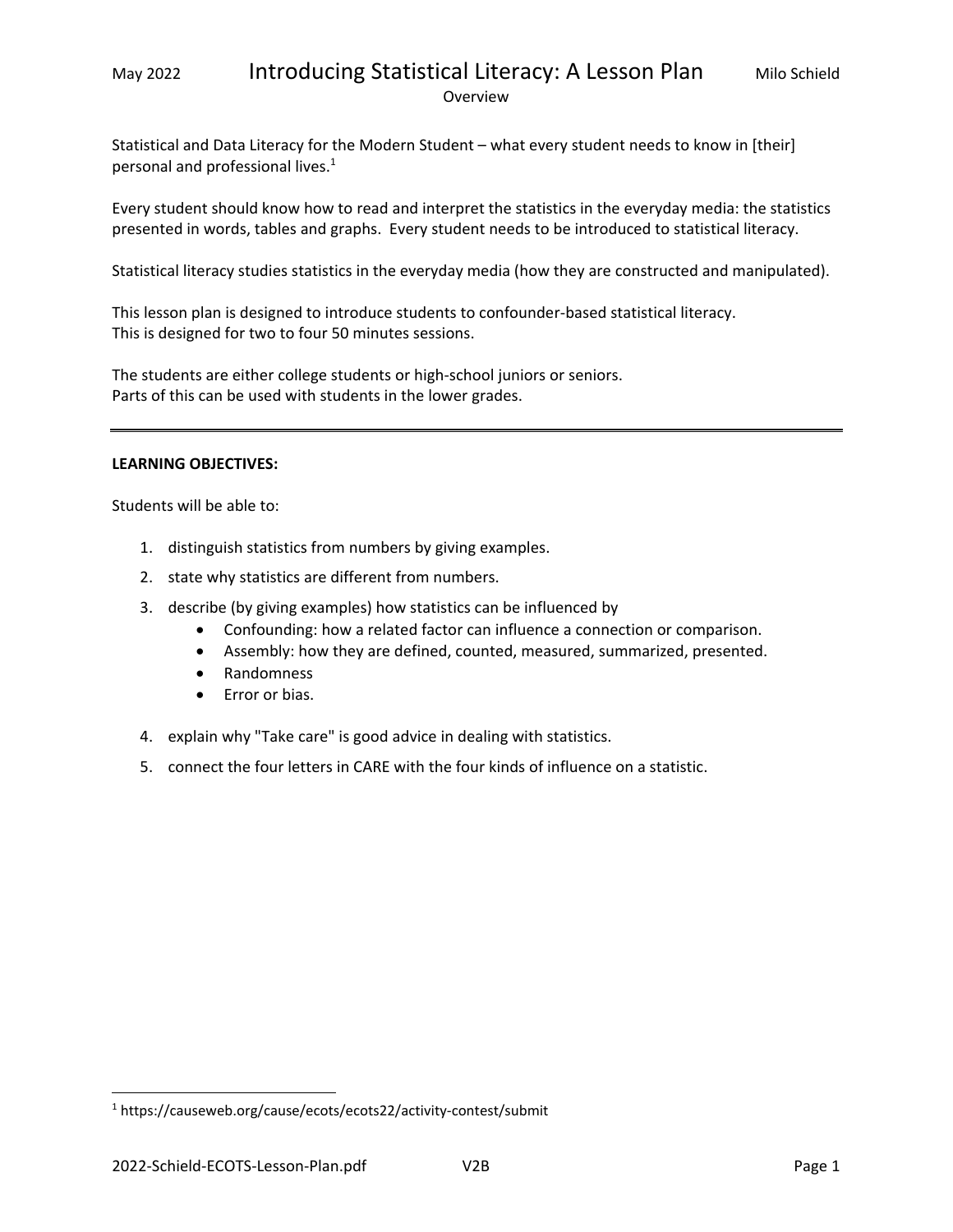Introduction

#### **INTRODUCTION:**

Teacher: *Today we are going to learn about statistics. This approach is called statistical literacy. Raise your hand if you know what literacy means? [Listen to answers]* 

*Raise your hand if you know what a statistic is?* [Listen to answers]

*Are some statistics controversial? Does anyone know of any examples?* 

Teacher: *Statistical literacy studies:* 

*Statistics in the everyday media. How social statistics are created and manipulated.* 

Teacher: *After these classes, you can tell your folks that you learned about statistical literacy. You can share some of the stories.* 

*They may be very surprised, because they never studied what you are going to study.* 

*Here is a roadmap of where we are going:* 

# **Introducing Statistical Literacy**

1. Statistics are different from numbers 2. Statistics are numbers in context (reality) 3. Statistics can be influenced by Confounders by Assembly by Randomness by Error (bias) 4. "Take CARE" when dealing with statistics. 5. Letters of CARE match the 4 kinds of influence

*Look at how many words are new: context, confounder, assembly, random and bias. We will introduce these new words by using stories. You need to remember the stories.* 

*We will come back to this roadmap after our journey.*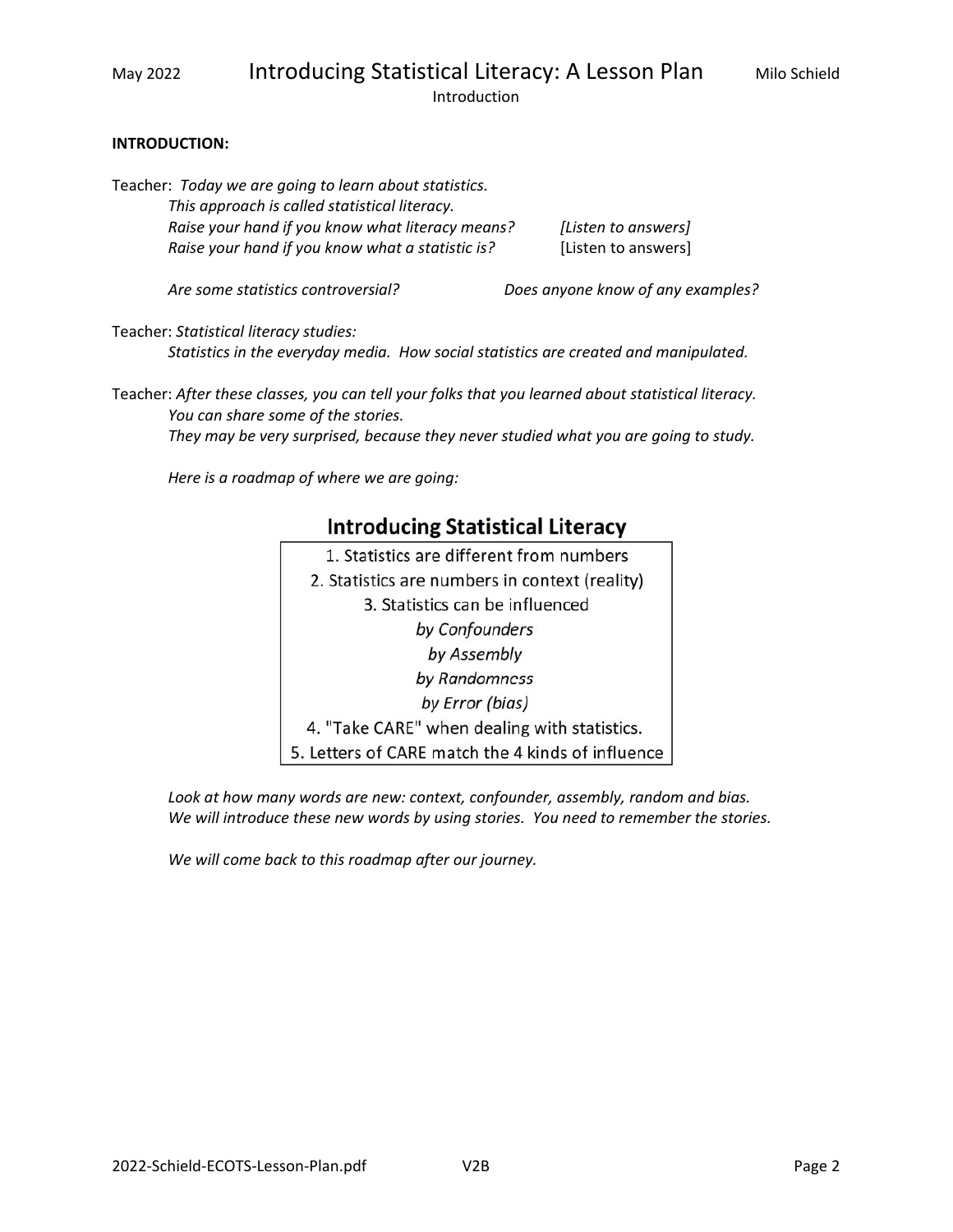# May, 2022 **Introducing Statistical Literacy: Lesson Plan** Milo Schield

Mathematics vs. Statistics

>1 Mathematics vs. statistics.

Teacher: *Statistics are different from numbers. Let's see how that works. You all know that 1+1 is 2. That is mathematics. Today we are going to study statistics.*

*Teacher: What is one bunny plus one bunny? [Long pause] Hold up your hand if you answered 2 bunnies Hold up your hand if you answered differently than 2 bunnies? What was your answer?* [Asks individual students who held up hands.] Student answers: *One bunny; the other died or got away. Three bunnies (or 2 and a half bunnies); they had a baby.*

Teacher: *Here's the next problem. What is one ice‐cube plus one ice‐cube? Hold up your hand if you answered 2 ice cubes. Hold up your hand if you answered differently than 2 ice‐cubes?* Teacher: *What was your answer?* [Asks individual students who held up hands for differently.] Student answers: One ice-cube; the other fell on the floor. Zero ice-cubes: they both melted.  *Some fraction between zero and two; they each melted a bit.* 

Teacher: *Based on these two examples, do you see a difference between mathematics and statistics?* Students: *With math, we know the answer. With statistics, we can't tell. With statistics, it depends on what is involved.* 

Optional problem for older students.

Teacher: *What is 6 plus 7? What is 60 plus 70? What is 60% plus 70%? Suppose I sell a product nationwide. I divide the country into two districts: East and West. Suppose I have a 60% market share on the eastern district; a 70% market share in the western? What is my market share for the entire country? [Long pause] Hold up your hand if you think the answer is 130%? Hold up you hand if you think that answer is wrong?*  Teacher: Ask students holding up their hands, *"Why is 130% wrong?"*

Students:  *You can't have more than a 100% share of the market.* 

Conclusion:

Teacher: *So what have we learned?* 

*In math, numbers are just numbers. The words don't matter that much. In statistics, the numbers involve the real world. Statistics are numbers involving reality.* 

Teacher: *Statistics are different from numbers: statistics are numbers in context.* 

 *Repeat after me:* 

*Statistics are numbers in context. Statistics are numbers in context Statistics are numbers in context.*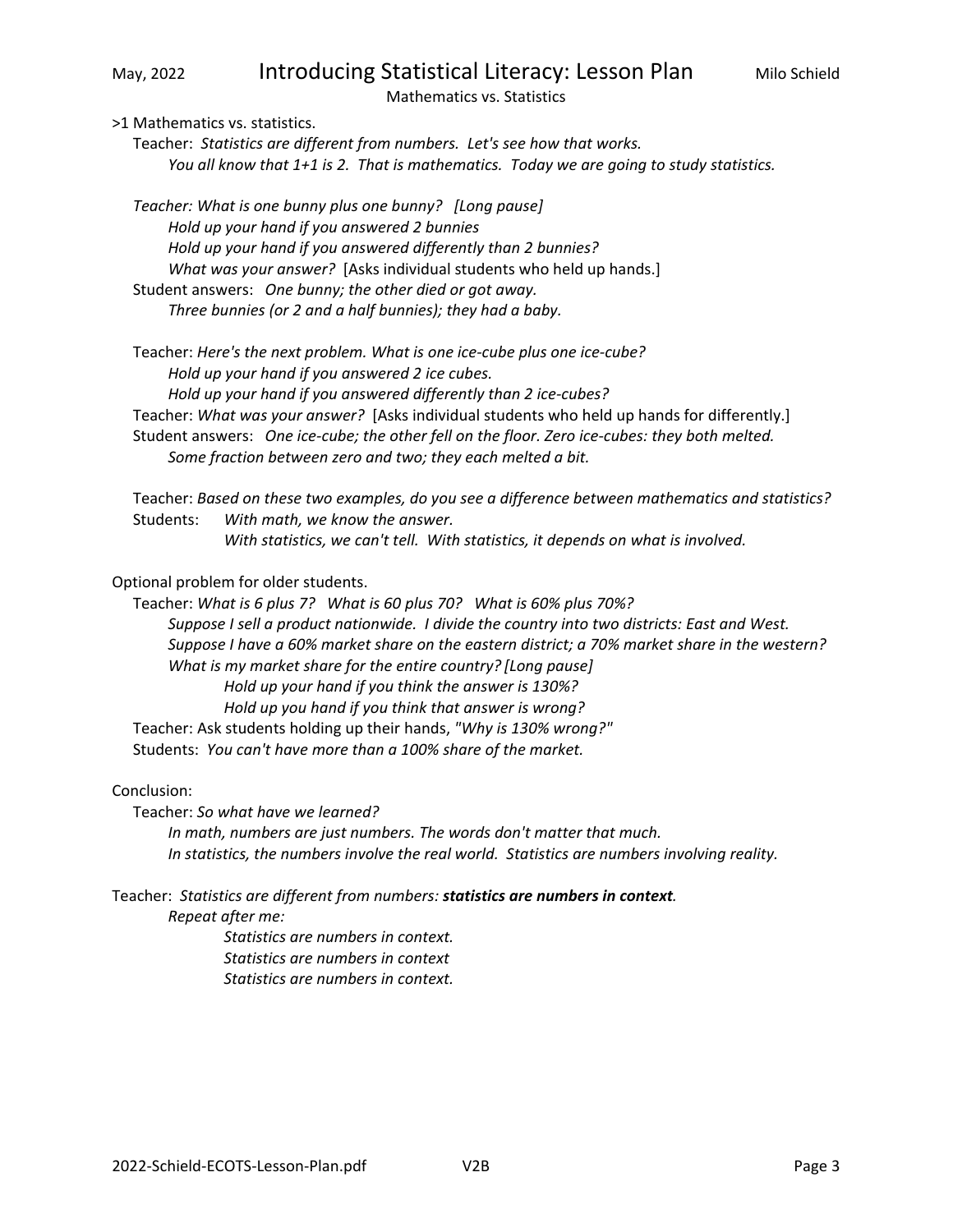#### May, 2022 **Statistical Literacy Lesson Plan** Milo Schield Company, 2022

### #1: Statistics can be influenced by how they are Assembled

Teacher: *In this activity we will see how statistics can influenced by assembly: how they are constructed.* 

Teacher: *What is bullying?* Students: *Someone is being mean. Someone hit someone. Someone hurt someone deliberately.* Teacher: *Suppose I define bullying as deliberately hitting someone else. Suppose I count up how many times students were bullied last week. Suppose that averages once a day. How many times is that for last week?* 

Teacher: *How could we define bullying to change the count for last week? [Pause] Suppose that I change the definition of bullying. I use a new definition. Now bulling is deliberately hitting someone else or threatening to hit someone else. If I look back at that week, could the count of bullying be different? Hold up you hand if you think it could be more? How could the new count be more than five?* 

Students: *You have more ways to bully.*

Teacher: *Hold up your hand if you think it could it be less than five using our new definition?* [Pause] Student: *Probably not (unless someone made a mistake)*

Teacher: *How could we define bullying so the count for last week was less than five?* [Long pause] *Suppose I define bullying as hitting someone else so hard it marks the skin. Hold up your hand if you think this new definition could decrease the count?* 

Teacher: *How could we define bullying so that the count is zero? [Pause]*  Students: *The wound is so bad you have to go to Emergency in an ambulance? The wound is so bad, that you die.* 

Teacher: *So what have we learned about the statistics of bullying?* Student: *The count depends on how we define bullying. The size of a statistic depends on its definition.*

Teacher: So statistics can be influenced by how they are defined, counted or measured. **Statistics can be influenced by how they are ASSEMBLED.**

Teacher: Repeat after me:

Statistics can be influenced by how they are Assembled. Statistics can be influenced by how they are Assembled. Statistics can be influenced by how they are Assembled.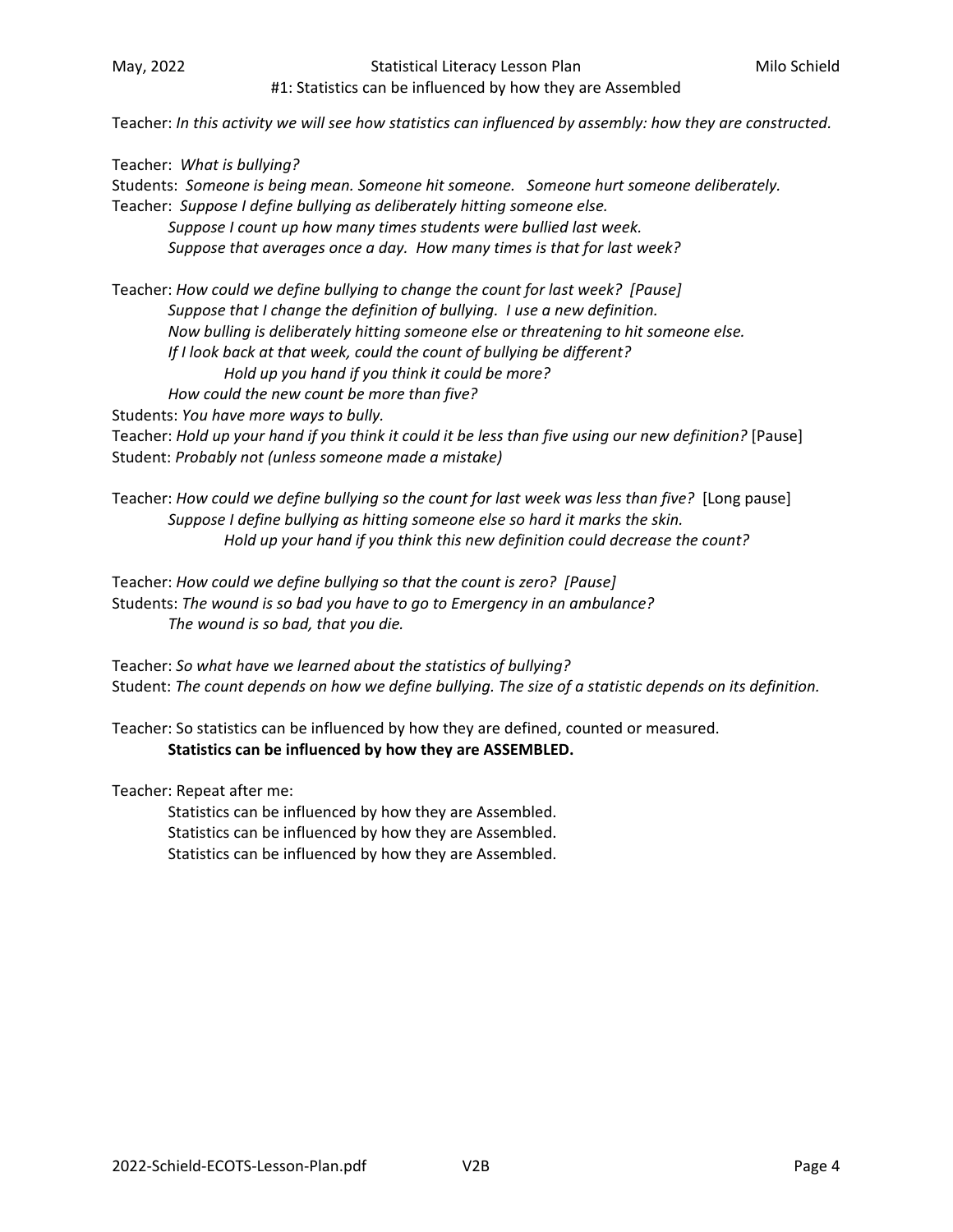Teacher: In this activity, let's see how statistics can be influenced by related factors.

Teacher: I want you to study three different cases. All three involve statistical connections.

Teacher #1: *People living in cold climates have noticed an amazing connection.*  As ice cream sales increase, burglaries increase. *Do you see any way that one could cause the other?* [Pause]  *Is there something else that might cause both to vary?* [Pause] ANSWER: *Weather: More of each in summer; less of each in winter*?

Teacher #2: *Two teams were competing in basketball. They both took the same number of shots. One team scored on 20% of its shots; the other team scored on 25% of its shots.*  The first team  $-$  the 20% team  $-$  won the game. *How is this possible? How can the best team lose the game? [Pause] Assume the teams matched in free‐throws taken and made.*  ANSWER: *Best team scored mainly on two‐point shots (close in). The worst team scored mainly on three‐point shots (further out).* 

Teacher #3: *Suppose that the state research/emergency hospital had the highest patient death rate. The hospital with the lowest patient death rate in the state was located in a small rural town. This rural hospital didn't have an on‐site staff; it didn't even have an emergency room.*  [Pause] Teacher:  *How could the best hospital in the state have the highest patient death rate? How could one of the poorest hospitals have the lowest patient death rate?* Student: *Best hospital had more patients, so they could have more deaths.* Teacher: *That's an excellent observation and itis true. But there is something in the problem that handles the difference in size? Can anyone see what word adjusts the deaths for the number of patients?*  Student: *The word "rate".*  Teacher: *Yes, the patient death rate is always per patient or per 100 patients. The "per patient" takes into account the number of patients involved.*  Teacher: *So what else can explain how the best hospital has the highest patient death rate?*  Student: *The sickest patients go to the best hospital.*

ANSWER: *Yes. The sicker the patient, the more likely they are to die.* 

Teacher: *How can we tie these three cases together?* 

 *Notice that in each case there was a third factor that caused the confusion. There is a word in English that indicates confusing: it is 'confound' You find it often in sports stories. "The pitcher's knuckle ball confounded the batter" Here's how we can use 'confound' to summarize the three cases:* 

- *Weather confounded the connection between ice cream sales and burglaries.*
- *Type of shot confounded the connection between team success rate and winning the game.*
- *Patient condition confounded the connection between patient death rate and the hospital.*

Teacher: *We need a name for these third factors that confuse a connection or a comparison. Statisticians call these confusing factors "confounders".* 

Teacher: *So what have we learned about statistics?* [Pause] Student: **Statistics can be influenced by CONFOUNDING (CONFOUNDERS)**. Repeat three times.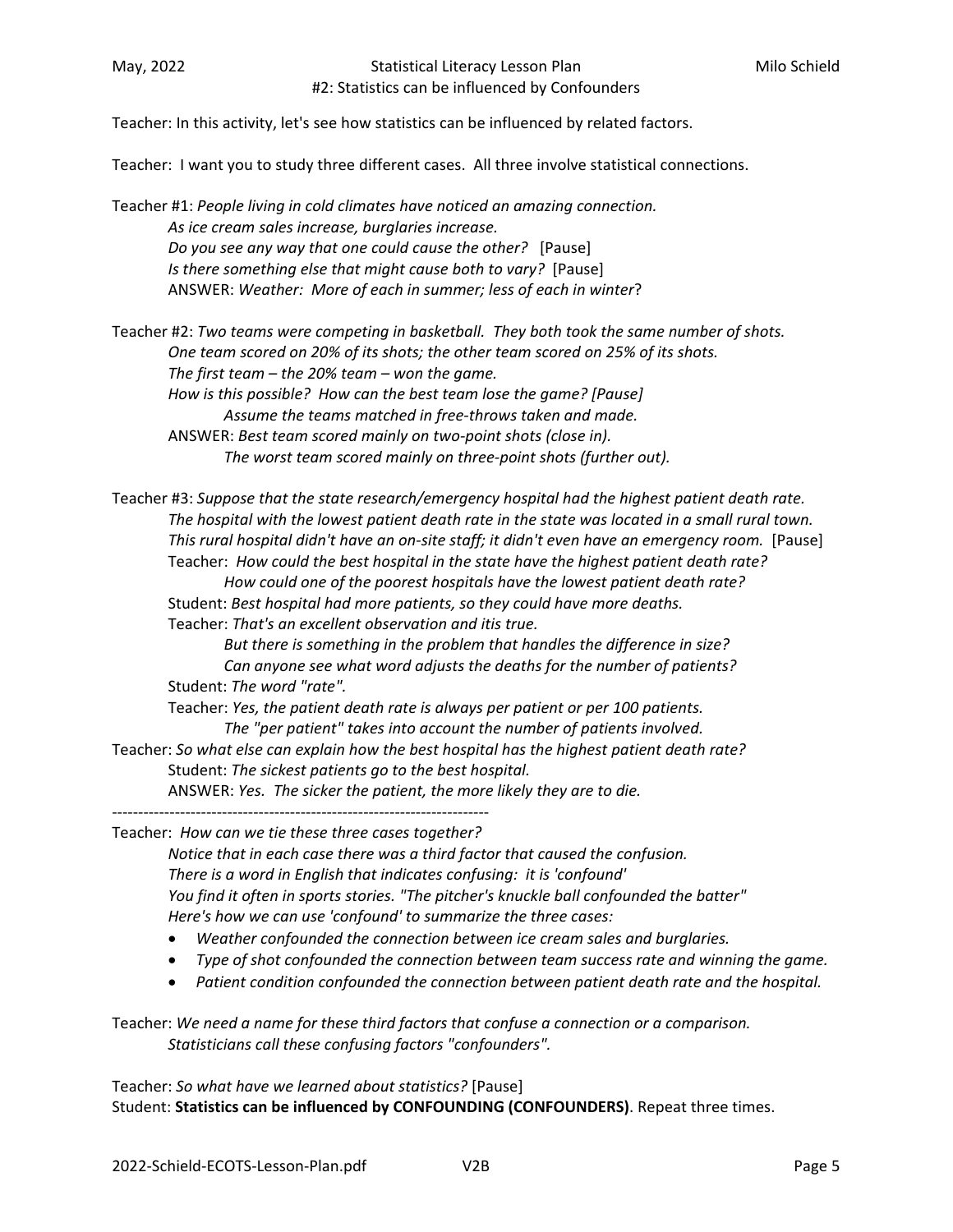#3A: Statistics can be influenced by Randomness [Coins]

Material: Teacher brings a jar of quarters. More quarters than students.

Teacher: *Hold up your hand if you think some people are luckier than others.* Students: Some hold up their hands. Teacher: *Is it possible that someone in this class has special powers?* [Pause] Teacher: *We are going to find out who that person is right now.*  Students: Get excited about learning something new about one of their members.

Teacher: *I am giving each one of you a coin: a quarter. It has two sides. Head is the side that has a face. Tail is the side that does not have a face.* 

Teacher: *Take out a sheet of paper and a pencil.* 

 *Flip your coin 10 times. After each flip record the result, head or tail, in order. You must note the order. If you use H for Heads and T for tails, you might get H T T H T H H*  [Wait while students flip their coin 10 times.]

Teacher: *Now look at your sheet. What is the longest run? A run is an unbroken series of heads or tails. So H T H H would have a longest run of two. T T H T T T H would have a longest run of 3. Write down the count of the longest run of heads or tails in your data.* 

Teacher: Writes the numbers 1 through 9 on the board vertically with 1 at the top. *Hold up your hand if you had a longest run of one.* Record that number next to one. Repeat for two, three, etc. The State of the # of students for each run length. Typically there are just one or two students with the longest run in the class.

Teacher: *Do you think getting a run of \_\_\_ heads is very likely?* 

Student: *No. All the rest of us had shorter runs.*

Teacher:  *What could explain these extreme results?* [Long pause]

Student: *Maybe they are lucky or have special powers?*

Teacher: *What else?*  [Much longer pause]

Student: *Maybe it is just a coincidence…*

Teacher:  *How would we tell the difference between special powers and coincidence? [Long pause]*  Student: *Repeat the game.* 

Teacher: *Yes, let's repeat the game.* 

Almost always someone else will have the longest run, indicating it was just a coincidence.

Teacher: *So why did we flip coins?* 

Student: To see if someone had special powers?

Teacher: *Yes, but what caused the longest run?*

Student: Chance

Teacher: *Yes, chance (randomness) can influence the connection between the student and their performance.* 

Teacher: *Speaking generally, statistics can be influenced by RANDOMNESS. Repeat three times.*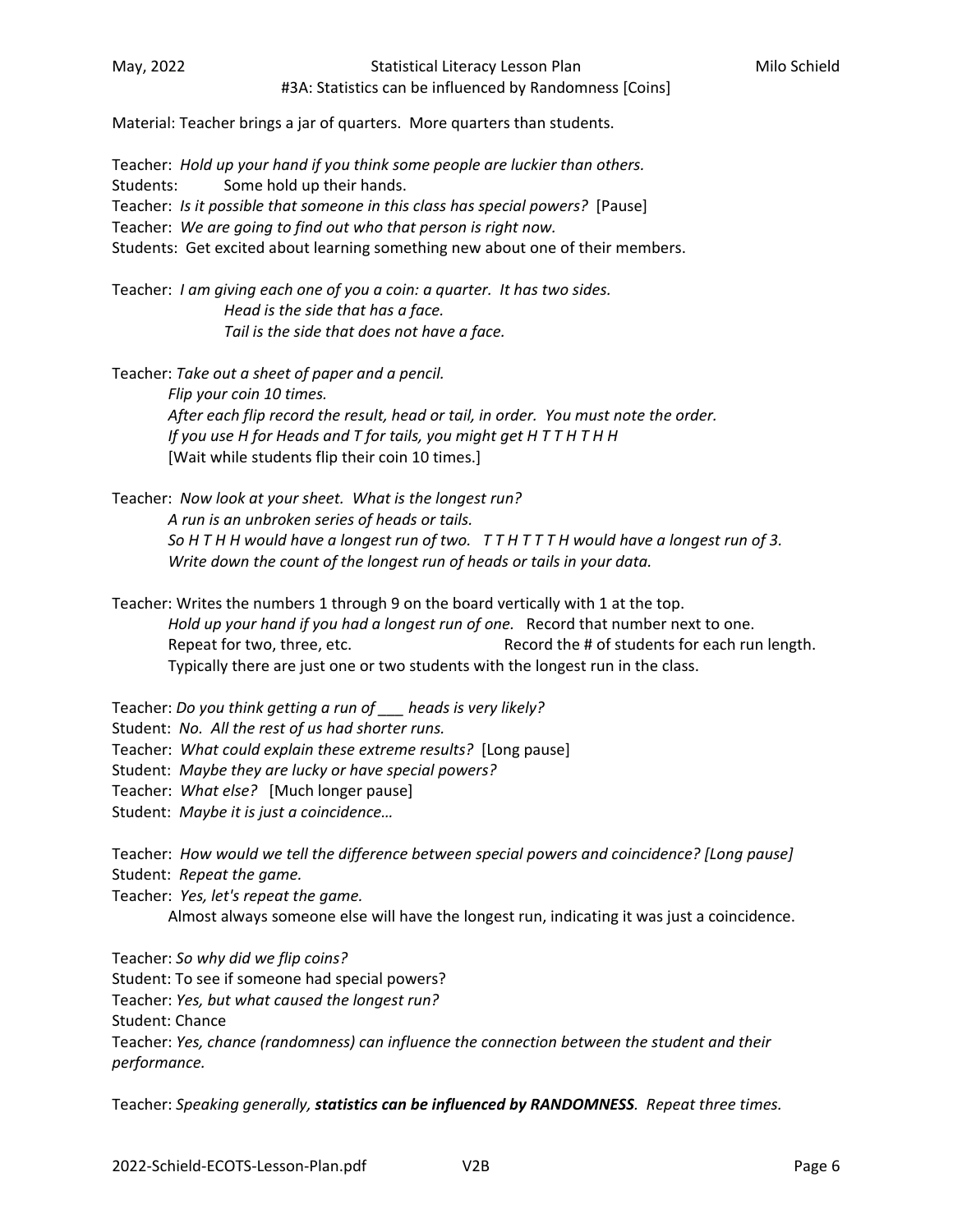#3B: Statistics can be influenced by Randomness [Sports Illustrated]

Teacher: This part of the lesson is on chance: how chance can influence a statistic.

Teacher: *Every year, a sports magazine (Sports Illustrated) features their athlete of the year. Readers of this magazine have noticed the following result: The athlete of the year typically does worse the next year. What might explain this connection?*  [Pause]

Student: They get the big head so they don't focus like they used to. They don't practice as hard.

Teacher: *What else could explain how they became the athlete of the year?*

Student: They worked really hard. They really focused on their sport.

Teacher: *There are a lot of athletes that do really well every year. What might explain why this particular athlete did really well?* 

Students: Silence.

Teacher: *Have you ever had some days where everything goes right? Have you ever had some days where everything seems to go wrong?* 

Teacher: *What might explain being athlete of the year and you have a perfect day?*  Student: Luck? Coincidence? Teacher: *Yes.* 

Teacher: *So if having an exceptional day or an exceptional season is just luck or chance, do we expect the next day or season to be equally good or exceptional?*  Student: No. If its coincidence it isn't likely to repeat.

Teacher: *So what could explain the Sports Illustrated Jinx?* Students: Chance. Teacher: *Statisticians might call it Randomness. So, statistics can be influenced by RANDOMNESS* 

Teacher: Repeat after me:

 Statistics can be influenced by Randomness. Statistics can be influenced by Randomness. Statistics can be influenced by Randomness.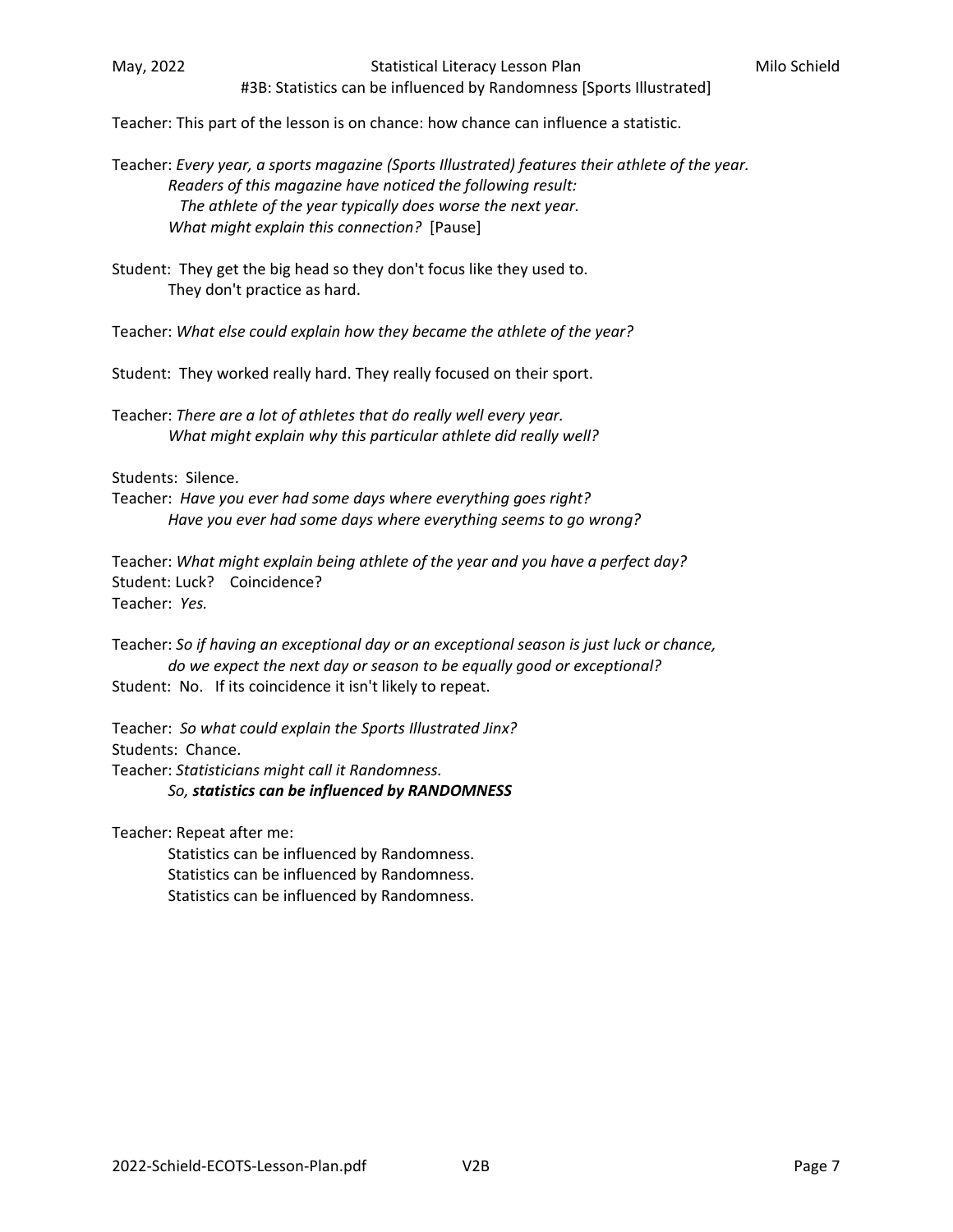#### May, 2022 **Statistical Literacy Lesson Plan** Milo Schield Company, 2022 #4: Statistics can be influenced by Bias

Teacher: *Let's talk about errors, mistakes or lies can change statistics.* 

 *I am going to use a new word: bias.* 

 *Cutting on the bias means cutting cloth at an angle when threads run horizontally or vertically. Being biased means to be for or against a person, group or idea that is unfair or closed‐minded. Saying that society should ban something (olives, onions) just because you don't like it is biased. Let's see how three kinds of bias can influence the size of a statistic.* 

#### #1: Subject bias:

Teacher: *You all learned about lying at an early age.* 

*Hold up your hands if you think that adults sometimes lie. Hold up your hand if you always know when someone is lying. Hold up your hand if you think there is a fool‐proof test to detect lying.* 

Teacher: *Do you think some people will lie when asked these questions? Have you ever stolen something belonging to someone else? Have you ever used an illegal drug? Have you ever been arrested? Have you ever spent a night in jail?* 

Teacher: *Why would some people say "No" when the correct answer was "Yes"? Why would some people say "Yes" when the correct answer was "No"? Is there any math formula to measure these things?*  [No] If we are counting people based on how they answer these very personal questions, we have good reason to expect the counts to be in error due to **subject bias**.

#2: Researcher bias:

Teacher: *Is there a way to ask a question to encourage someone to give a particular answer? How would you do it?* 

 *Is there any way to tell how much influence the question has on the answer?* 

 *Is there a way to weigh things to make them heavier (lighter)?*

 *We say these errors are due to measurement bias.*

#### #3: Sampling bias:

 *Can the choice of people surveyed influence the resulting statistics? Suppose I wanted to see what fraction of students supported having an indoor pool. What students should I survey to get the highest (lowest) percentage agreeing? If I survey shoppers leaving Walmart, will a high percentage say they prefer Walmart? We say these errors are due to sampling bias.* 

Teacher: Notice that all three of these biased results involve error.

Teacher: repeat after me:

**Statistics can be influenced by BIAS OR ERROR. Statistics can be influenced by BIAS OR ERROR. Statistics can be influenced by BIAS OR ERROR.**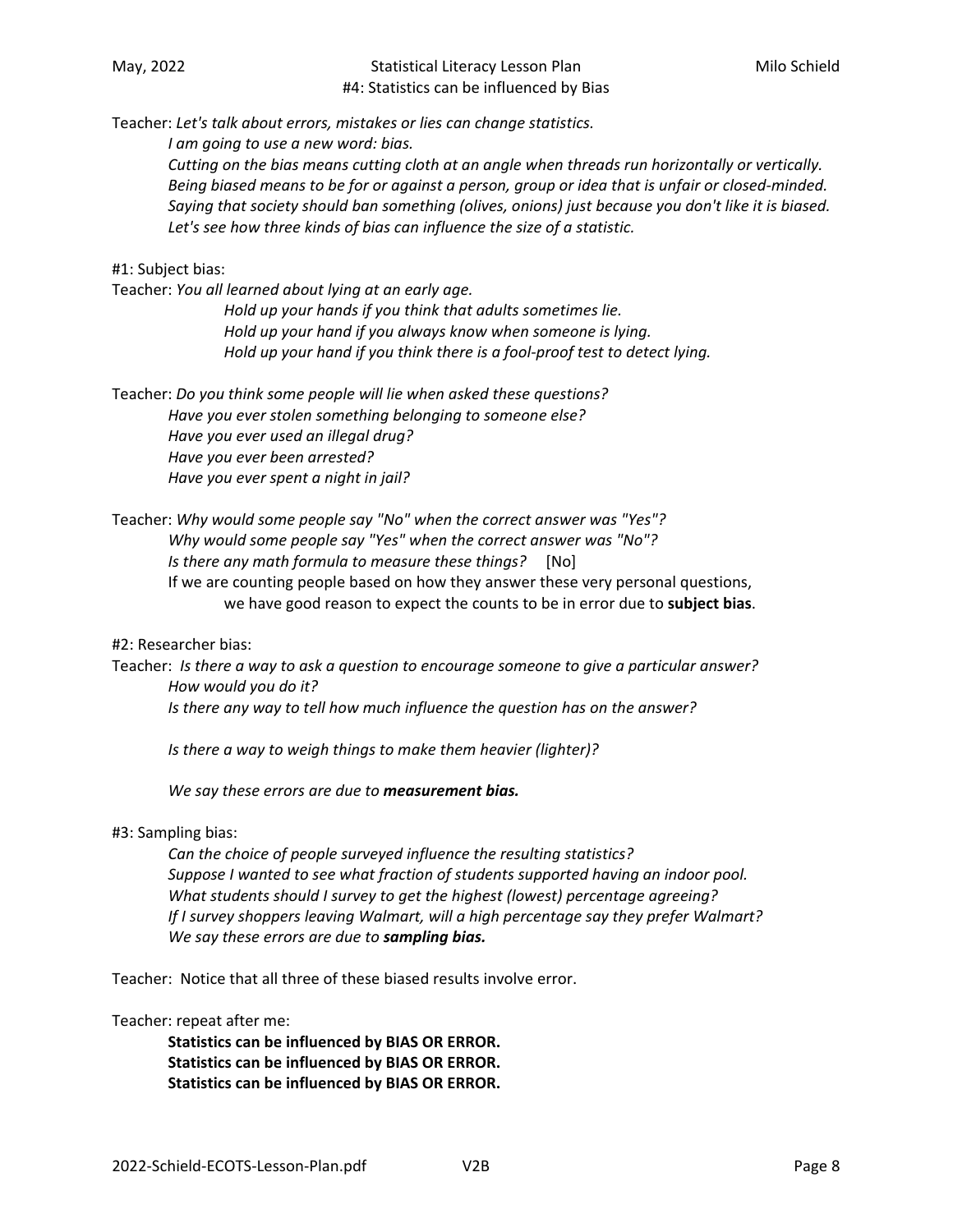Teacher: *Now let's pull all of this together.* 

Teacher: What is the difference between numbers and statistics?  *Recall the one bunny plus one bunny, or the one ice‐cube plus one ice‐cube.*  Student: Statistics count or measure things in reality where the reality can make a difference.

Teacher: Remember the exercise on bullying? What was the point of that exercise? Student: The count depended on how bullying was defined. Teacher: *So? Statistics can be influenced by ASSEMBLY.* 

Teacher: *Remember the cases on ice‐cream sales and burglaries, basketball completion percentages and winning, patient death rates and hospital quality. What was the point of these cases?*  Student: A comparison or connection can be influenced by a third factor. Teacher: *What did we call that third factor?*  Student: A confounder. Teacher: So? **Statistics can be influenced by CONFOUNDING.** 

Teacher: *Remember using coins to detect special powers. Remember the Sports Illustrated Jinx. What was the point of these two stories?*  Student: A connection can be just a coincidence, influenced by chance. Teacher: *So? Statistics can be influenced by RANDOMNESS.*

Teacher: Remember noticing that people can lie?

 Remember noticing that we can weigh things to make them heavier or lighter? Remember how we could choose people to survey to get the answer we wanted? Teacher: So? **Statistics can be influenced by BIAS or ERROR.** 

Teacher: *Pick just one word to describe each of these four situations:* Student: **Confounding, Assembly, Randomness and Error.**

Teacher: *What words can we create from these four letters: C, A, R and E?* Student: CARE, RACE and ACRE.

Teacher: *Using CARE, what advice can we give someone who is dealing with statistics?* Student: Take CARE.

Teacher: *Repeat this several times!! When dealing with statistics, Take CARE."* Now we have a way of connecting this good advice with the four kinds of influence on statistics.

Teacher: *And why do we take CARE of statistics – but not of numbers.* Student: Statistics are numbers in context where the context matters.

Statistics deal with reality where the reality matters.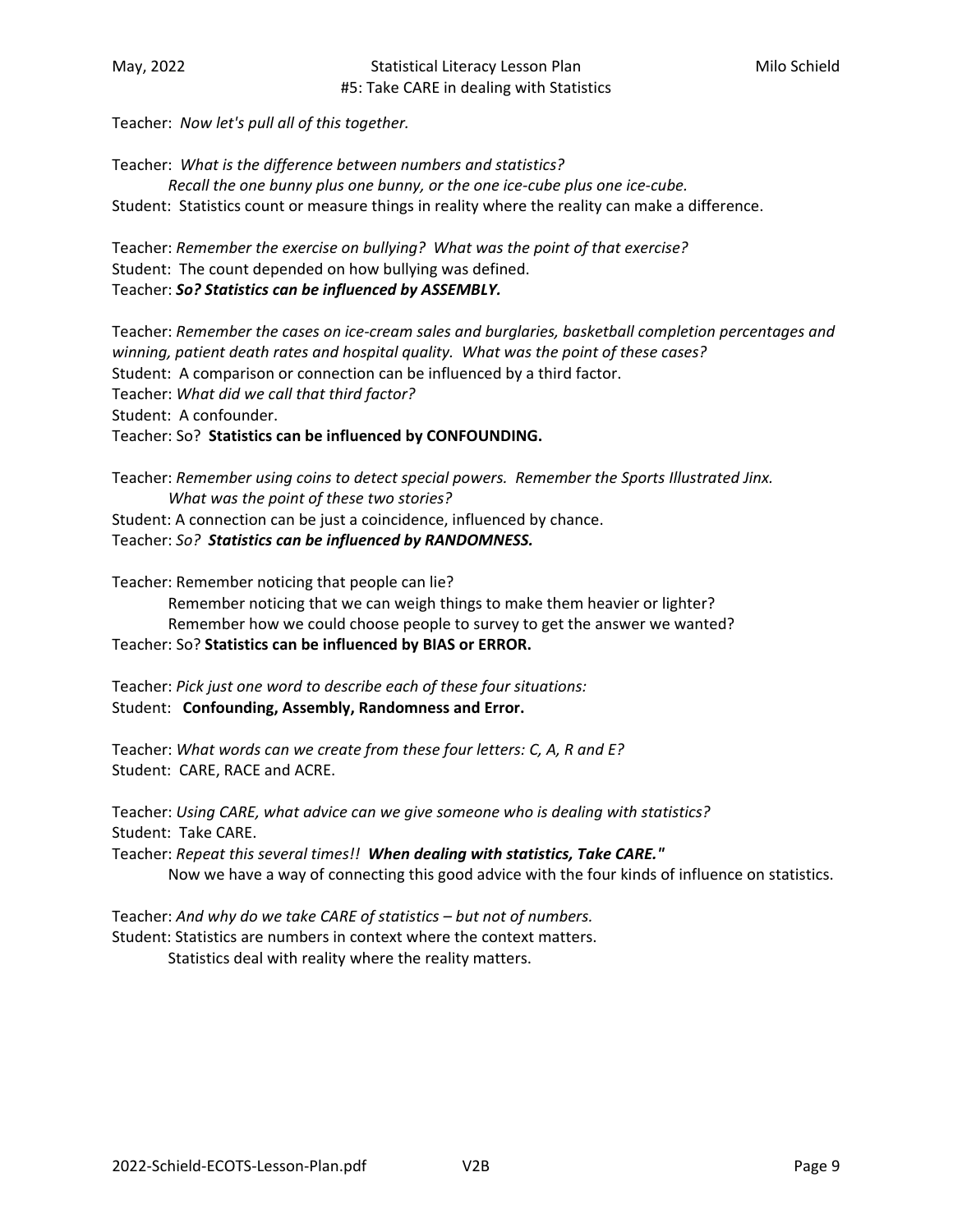Teacher:  *We have covered a lot of material. Let's see how much you remember.* 

 *Tell me the details of each of these 11 stories;* 

- *1. Bunny math*
- *2. Sports Illustrated jinx*
- *3. Ice‐cream sales and burglaries*
- *4. Creating survey questions*
- *5. Counting bullying*
- *6. Worst basketball team wins.*
- *7. Answering sensitive questions*
- *8. Ice‐cube math*
- *9. Best hospital has highest patient death rate*
- *10. Longest run of heads or tails*
- *11. Asking Walmart shoppers if they like Walmart*

*Now can you connect these 11 stories to the statistics vs. numbers and to the four kinds of influence?* 

- *1. What stories connect with the difference between statistics and numbers? Bunny math and ice‐cube math*
- *2. What stories connect with how statistics can be influenced by confounding? ice‐cream sales and burglaries, worst team wins basketball game, and best hospital has highest patient death rate.*
- *3. What stories connect with how statistics can be influenced by assembly? Bullying: how to increase and how to decrease.*
- *4. What stories connect with how statistics can be influenced by randomness? Longest run when flipping coins; Sport Illustrated jinx.*
- *5. What stories connect with how statistics can be influenced by error/bias? Counting people that answer sensitive questions. Influencing people's answers by wording the question. Influencing the results by selecting those surveyed.*

*If you can't recall the connections, this lesson is a failure.* 

*Now that you have recalled the stories and their connections, let's summarize this lesson.*